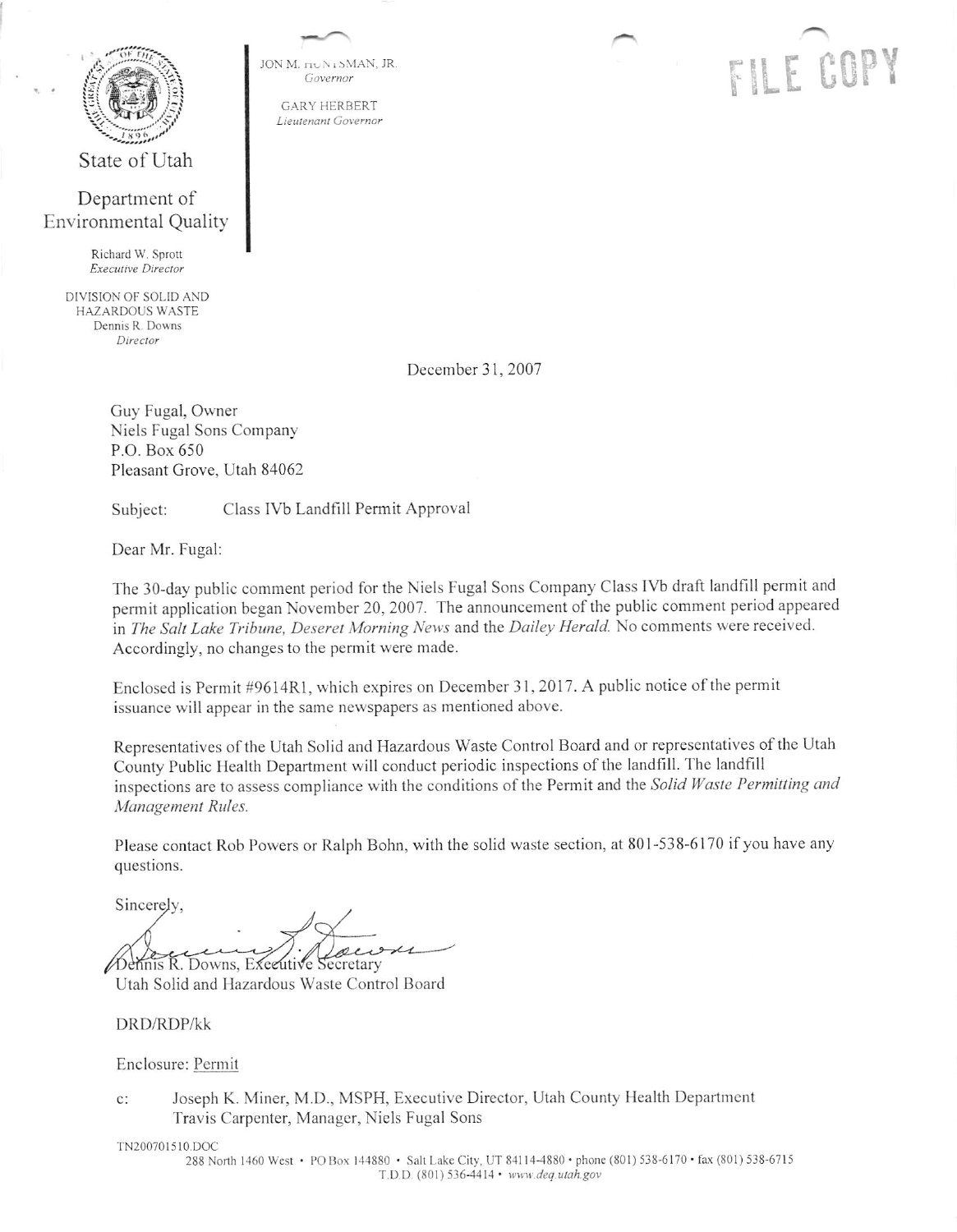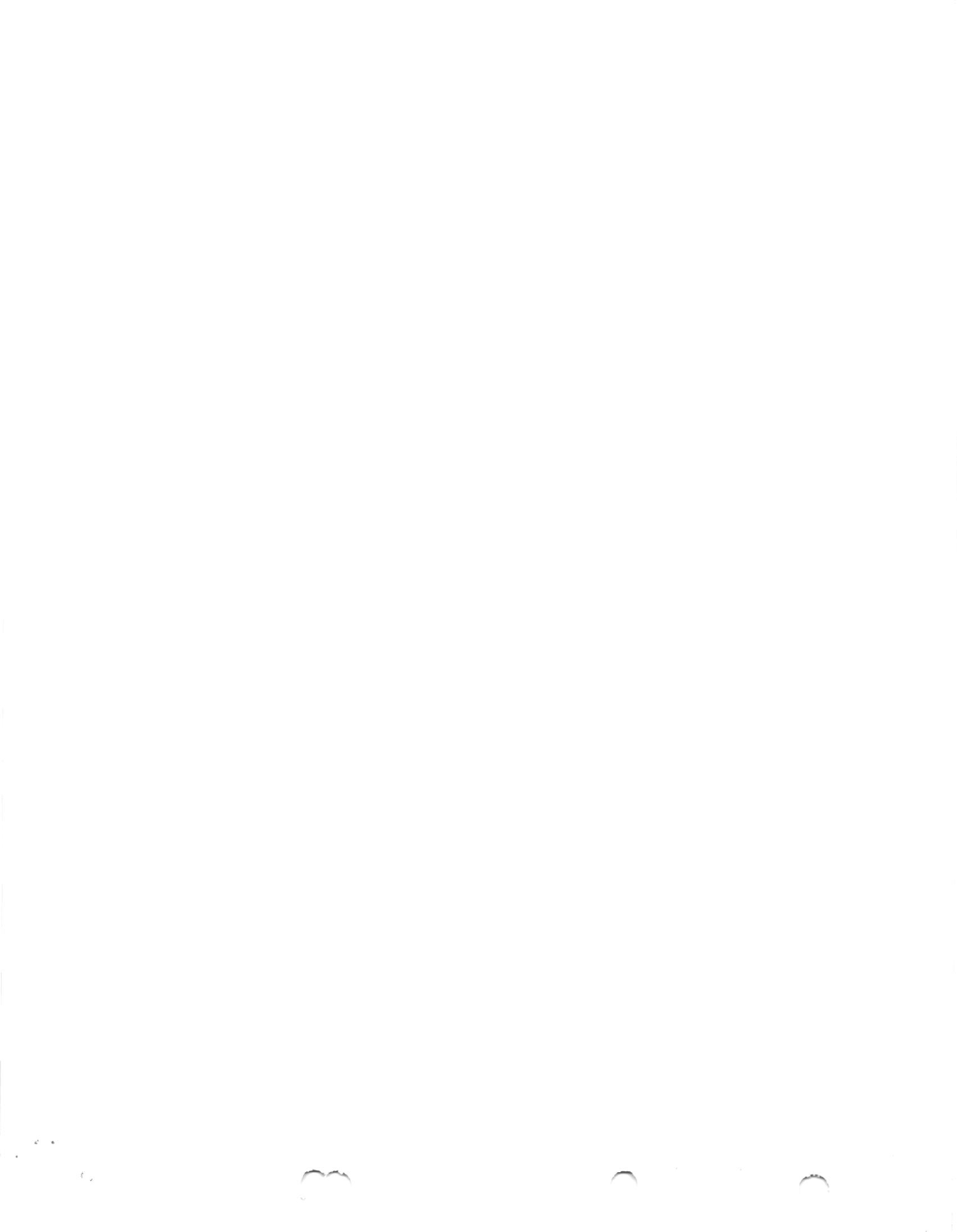### UTAH SOLID AND HAZARDOUS WASTE CONTROL BOARD SOLID WASTE PERMIT RENEWAL

#### NIELS FUGAL SONS COMPANY CLASS IVb LANDFILL

Pursuant to the provisions of the Utah Solid and Hazardous Waste Act, Title 19, Chapter 6, Part 1, Utah Code Annotated (UCA) 1953, as amended (the Act) and the Utah Solid Waste Permitting and Management Rules, Utah Administrative Code (UAC) R315-301 through 320 adopted thereunder,

#### Niels Fugal Sons Company as owner and operator,

is hereby approved to operate the Niels Fugal Class IVb landfill site is located commencing 37 feet South and 405 feet West of the Northeast Corner of the Northwest Quarter of Section 18, Township 5 South, Range 2 East of the Salt Lake Base and Meridian; Utah County as shown in the permit renewal application that was determined complete on October 26, 2007.

The operation of the landfill is subject to the conditions that Niels Fugal Sons Company (Permittee) meet the requirements of UAC R3 l5-301 through 320 and the requirements set forth herein.

All references to UAC R315-301 through 320 are to regulations that are in effect on the date that this permit becomes effective.

Effective date: January 1, 2008

Expiration date: December 31, 2017 ...

Closure Cost Revision Date: December 31, 2012.

Signed this  $31<sup>st</sup>$  day of December , 2007.

Vaceny

Dennis R. Downs, Executive Secretary Utah Sotid and Flazardous Waste Control Board